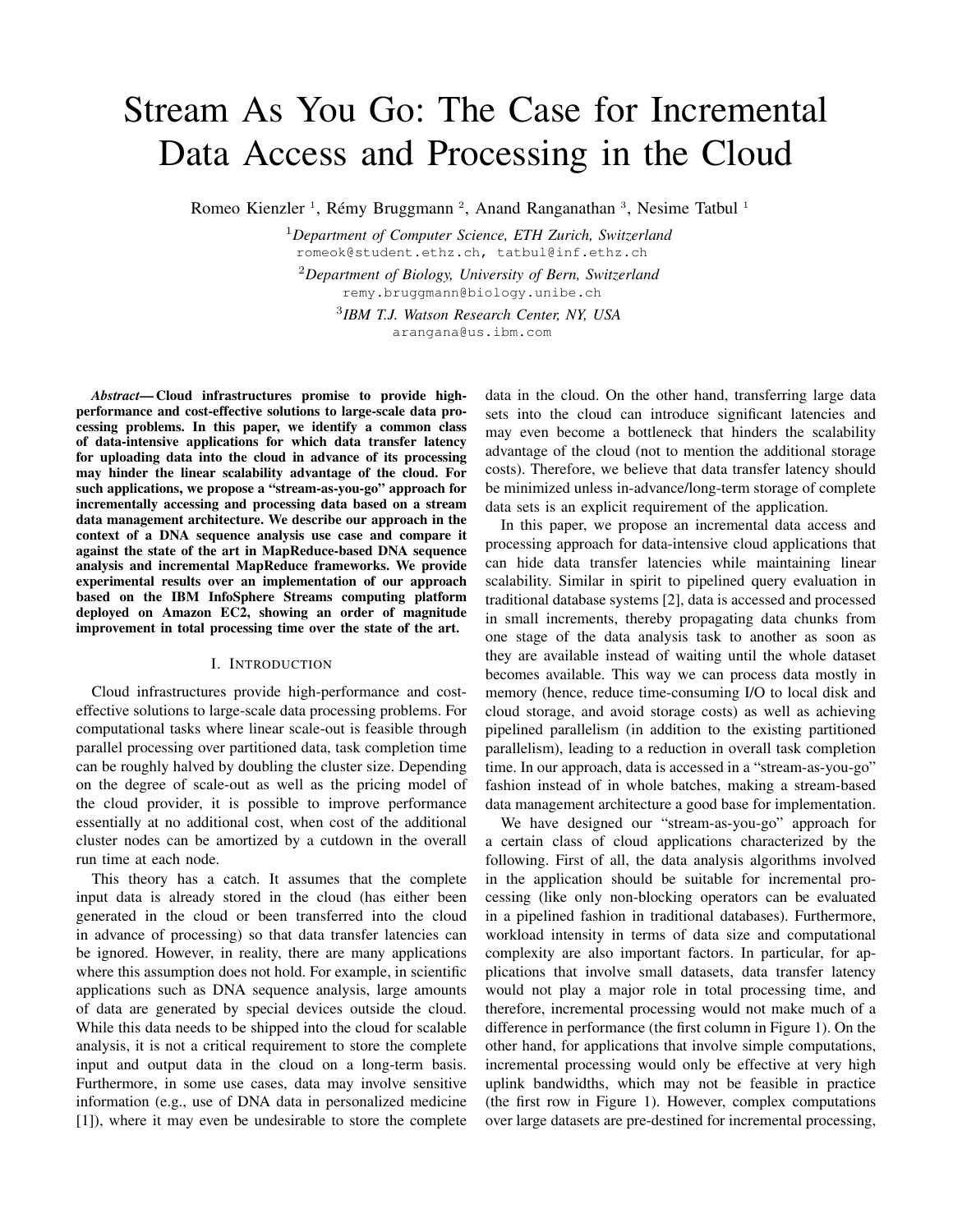

Fig. 1. Stream-as-you-go for data- and compute-intensive cloud applications.

since in this case, both the bandwidth requirements are feasible and the transfer latencies constitute a significant fraction of the total processing time (the "stream-as-you-go" quadrant in Figure 1). As also evidenced by our real-life use case described in the next section, this class of data- and computationintensive workloads is very common in practice.

The work we describe in this paper has been inspired by a real use case from bioinformatics (DNA sequence analysis). In a recent publication, we have described this use case in detail together with an initial stream-based implementation and some preliminary results [3]. In this paper, we provide a more thorough investigation of the problem, covering the whole data analysis pipeline (which involves a challenging sorting stage) and comparing our approach to the state of the art, including an experimental study over larger datasets. More specifically, in this paper we use new DNA analysis software in our use case implementation (Bowtie [4] and SOAPsnp [5] instead of SHRiMP [6]), so that we can directly compare our implementation against the state of the art (Crossbow [7]). Furthermore, we present a parallel sorting algorithm based on data partitioning, distributed insertion sort, and red-black trees. Last but not least, we show experimental results that provide an order of magnitude improvement in total processing time over the state of the art.

The rest of this paper is organized as follows: In Section II, we provide a brief summary of our bioinformatics use case. Then in Section III, we give an overview of the state of the art. Section IV describes our stream-based, incremental processing solution. In Section V, we present experimental results over an implementation of our solution based on the IBM InfoSphere Streams computing platform [8] deployed on Amazon EC2 [9]. Finally, we conclude with a discussion of future work in Section VI.

#### II. LARGE-SCALE DNA SEQUENCE ANALYSIS

Determining the order of the nucleotide bases in DNA molecules and analyzing the resulting sequences have become very essential in biological research and applications. With the invention of the Next Generation Sequencing (NGS) methods in 2004 [10], higher amounts of genetic data can be read in much less time and at lower cost [3], which have led to the generation of very large datasets.

NGS is used to sequence DNA in an automated and high-throughput process. DNA molecules are fragmented into pieces of 100 to 800 *base pairs (bps)*, and digital versions of DNA fragments are generated. These fragments, called *reads*, originate from random positions of DNA molecules. Therefore, the reads must first be aligned into a sequence by mapping them back to a reference genome [11]. While doing this, polymorphisms between analyzed DNA and the reference genome (e.g., T replaced by C, or A replaced by G) can be observed. A polymorphism of a single bp is called *Single Nucleotide Polymorphism (SNP)* and is recognized as the main cause of human genetic variability [12].

Aligning NGS reads to genomes is computationally intensive. Li et al give an overview of algorithms and tools currently in use [11]. To align reads containing SNPs, probabilistic algorithms have to be used, since finding an exact match between reads and a given reference is not sufficient because of polymorphisms and sequencing errors. For example, on a small cluster consisting of 25 nodes with a total of 232 CPU compute cores and 800 GB main memory, a single genome alignment process can take up to 10 hours.

It is predicted that the NGS technology will eventually become available on a clinical level, making it a part of the standard healthcare process to check patients' SNPs before medical treatment (a.k.a., "personalized medicine"). Widespread use of this technology in research as well as in everyday applications will make the efficient analysis of the generated datasets an important requirement. Thus, this is an application area which can greatly benefit from cloud-based infrastructures. Although existing solutions show nearly linear scalability, they pose significant limitations in terms of data transfer latencies and cloud storage costs, which we explore in this paper.

#### III. STATE OF THE ART

In this section, we summarize the state of the art in largescale DNA sequence analysis as well as incremental data processing in the cloud, focusing on recent works that are the closest to ours.

#### *A. MapReduce-based DNA Sequence Analysis*

We have found two MapReduce-based DNA sequence analysis software in the literature: Cloudburst [13] and Crossbow [7]. Both of these have been built on Hadoop to be deployed in the cloud and they make heavy use of the sort function provided by Hadoop.

Cloudburst. Cloudburst is a simple NGS read aligner like Bowtie [4]. It generates *k-mers* (i.e., small subsequences of DNA with  $k$  around 4), which are emitted by the Map function. This is done for reads as well as for the reference genome. Since Hadoop sorts and partitions data between Map and Reduce, the reducers work on a subset of data only containing reads and parts of the reference genome with at least k common characters. Therefore, the search space is drastically reduced.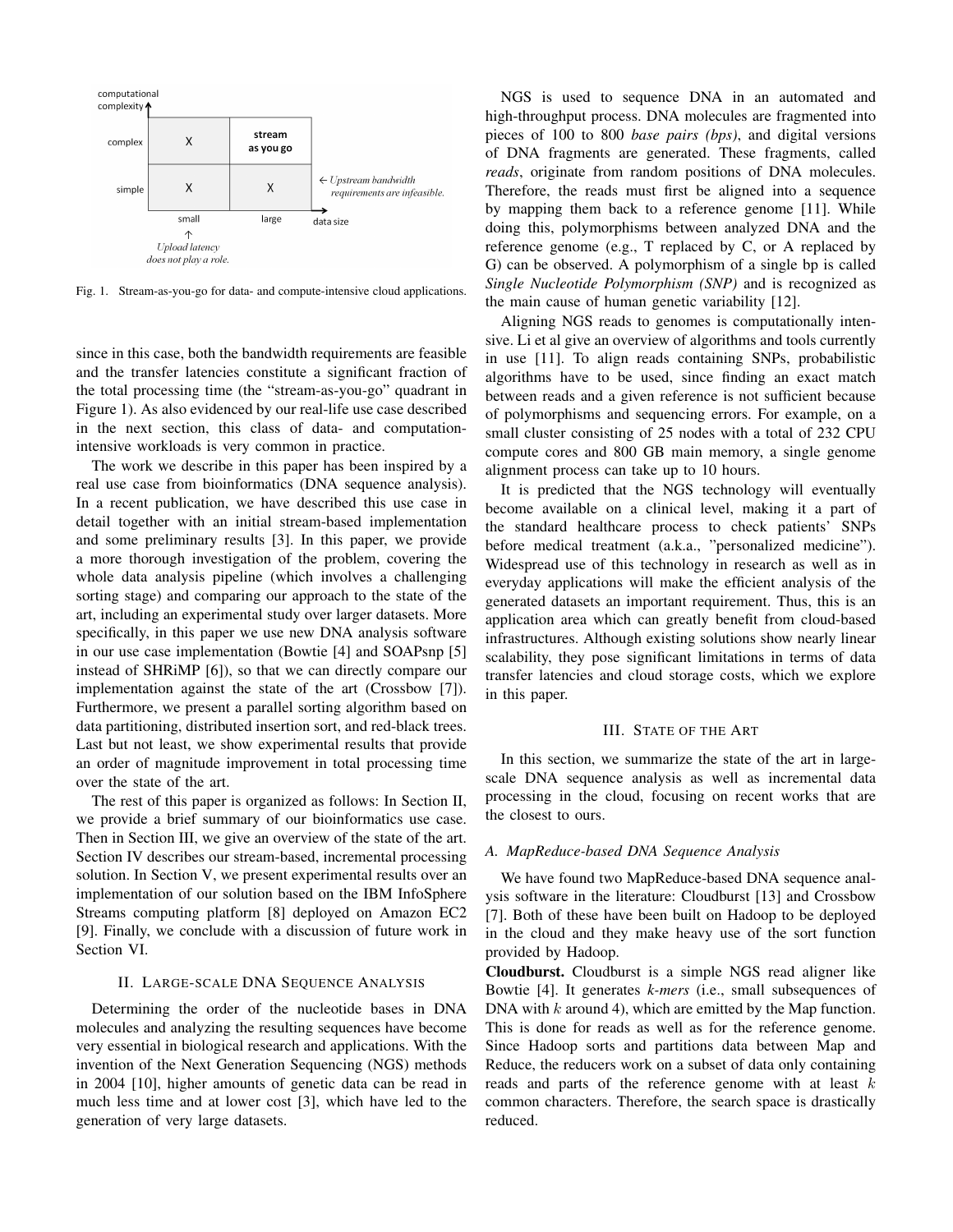

Fig. 2. Crossbow workflow [7].

Crossbow. Crossbow provides a Hadoop-based implementation of the SNP detection process using Bowtie [4] and SOAPsnp [5], where reads aligned by Bowtie are sorted and fed into SOAPsnp for *SNP calling* (another term for SNP detection). Figure 2 shows the complete Crossbow workflow. Bowtie is implemented as part of a Map function and SOAPsnp is implemented as part of a Reduce function. The sorting is handled by Hadoop's shuffling and sorting stage between Map and Reduce. The workflow also involves Preprocessing and Postprocessing steps. Preprocessing is done in order to convert from a four-lines-per-read format (FASTQ) [14] to an internal one-line-per-read format. The reason for this format conversion is the underlying HDFS file system [15]. HDFS automatically splits files into 64 MB (by default) blocks, and with a four-lines-per-read format, the split boundaries may possibly lie within reads and break them. It is important to note that the Preprocessing step is not parallelized. Finally, the Postprocessing step is included to concatenate the distributed results residing in HDFS to an output file residing on the local file system.

We experimentally compare our stream-based approach to the MapReduce-based approach of Crossbow in Section V.

#### *B. Incremental MapReduce*

Incremental data processing in the cloud is not a new idea. In particular, there have been many proposals recently for turning MapReduce from a batch processing framework into a more incremental one. We have found two categories of related work in this space:

Incremental Processing. Significant effort has been made recently to extend the traditional MapReduce paradigm to break the barrier between the Map and the Reduce phases, allowing reducers to run on partial results from mappers (e.g., [16], [17], [18], [19], [20], [21], [22], [23], [24], [25], [26], [27]). One of the key differences across these is the way the sorting phase is handled: Some apply it on partitions of the post-mapper or the pre-reducer stages, while others do so in chunks using a spill file. Like in our approach, these approaches are also capable of processing data in small increments and returning early results (for various purposes including delta processing or online aggregation). However, unlike in our approach, the complete input dataset has to be materialized in HDFS before the Map phase can start, which requires in-advance transfer of data into the cloud.

MapReduce over a Streaming Engine. A smaller number of works have applied the MapReduce programming model to streaming engines (e.g., [28], [29]). Like in our approach, these approaches use a stream-based data processing system underneath, and therefore, can both provide an incremental and a stream-as-you-go processing model. The fundamental difference to our work is their use of MapReduce as the programming model.

### IV. THE STREAM-AS-YOU-GO APPROACH

As discussed in the previous section, MapReduce-based Crossbow provides a state-of-the-art, cloud-enabled software package for DNA sequence analysis with nearly linear scalability. Unfortunately, it does not avoid the data upload latency problem. Although the incremental processing extensions can help solve the barrier problem within the MapReduce framework, they also suffer from the upload latency. In this paper, we propose a "stream-as-you-go" approach that solves this problem by incremental data access and processing over a stream-based data management architecture.

In this section, we describe the "stream-as-you-go" approach in the context of our DNA sequence analysis use case and using the IBM InfoSphere Streams (or Streams for short) computing platform, noting that the approach is general enough to be applied to other similar use cases or using other stream processing engines.

Figure 3 shows our complete data processing pipeline consisting of Streams operators and Figure 4 illustrates the different data formats we are using for the streams flowing between these operators. While we do not use the MapReduce programming model, Map, Sort, and Reduce steps of the Crossbow workflow (Figure 2) correspond to Bowtie, PartitionByGenomePosition + In-memory Insertion Sort, and SOAPsnp operators in our Streams operator graph (Figure 3), respectively. The rest of this section will explain the major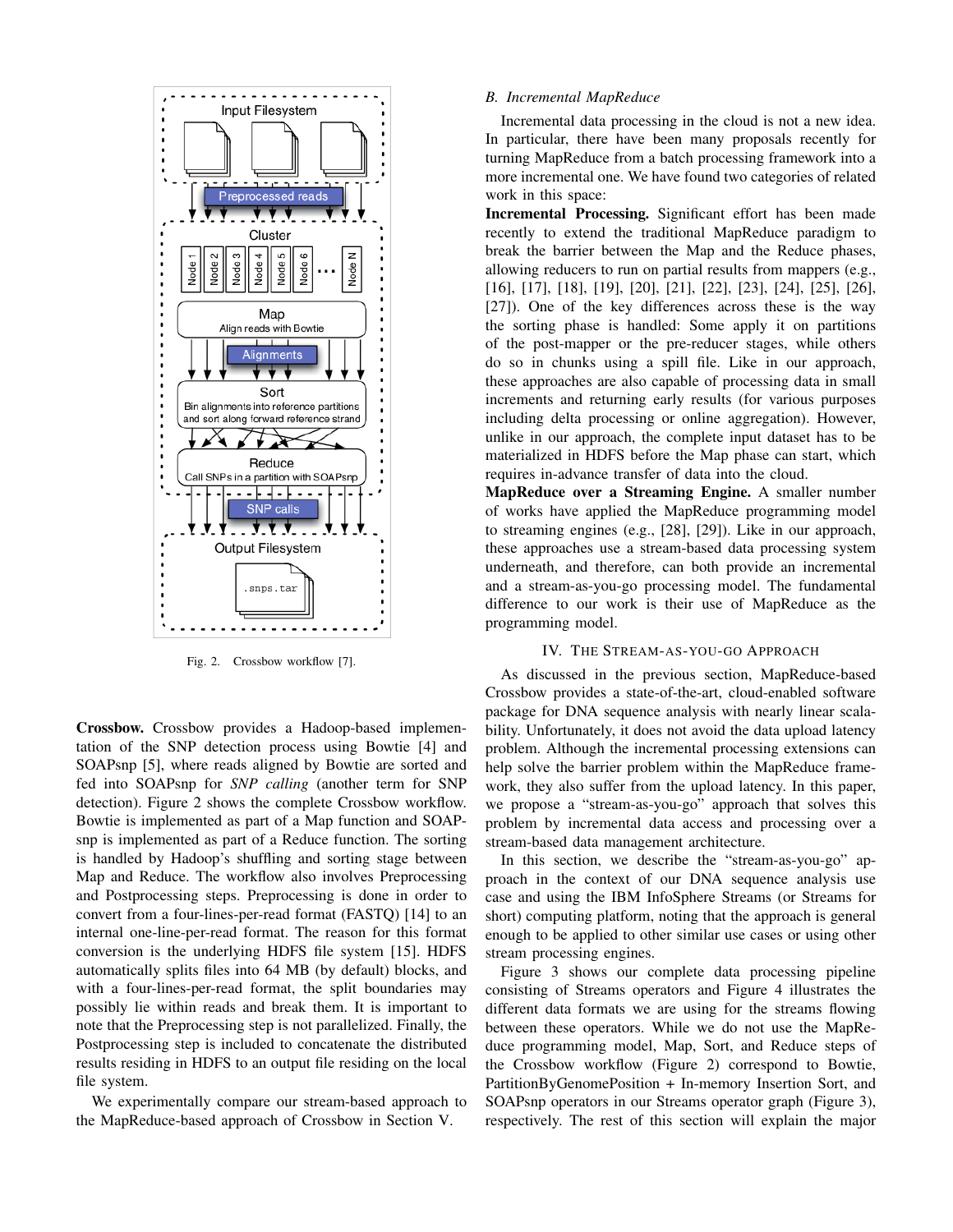

Fig. 3. Streams-based data processing pipeline: Client sends compressed read data to the cloud. After being uncompressed, data gets submitted to a Streams application which first splits it across the available cluster nodes. Split reads are then aligned in parallel using Bowtie. The output from each Bowtie instance is further partitioned by genome position to be then sorted using a distributed in-memory insertion sort algorithm. After some data conversion steps, the sorted data is fed into SOAPsnp for SNP calling. Results which are incrementally generated on each processing node in parallel are finally merged and sent back to the client over a TCP connection.

| (1) Read file in FASTO - Format<br>@SRR014475.1 :1:1:108:111 length=36<br>GAGTTTTACGTCGTCCTAAAACAGTACATAAAAATA<br>+SRR014475.1 :1:1:108:111 length=36<br>  I3IIIII+I(%BH43%III7I(5IIIIIIII*<&II+ |         |  |   |          |   |          |                       |    |  |   |   |   |    |         |           |
|--------------------------------------------------------------------------------------------------------------------------------------------------------------------------------------------------|---------|--|---|----------|---|----------|-----------------------|----|--|---|---|---|----|---------|-----------|
| (2) Bowtie output                                                                                                                                                                                |         |  |   |          |   |          |                       |    |  |   |   |   |    |         |           |
| (3) Converted soapSNP input                                                                                                                                                                      |         |  |   |          |   |          |                       |    |  |   |   |   |    |         |           |
| (4) soapSNP output<br>qi 110640213 ref NC 008253.1                                                                                                                                               | 28480 C |  | G | $\Theta$ | A | $\Theta$ | $\boldsymbol{\Theta}$ | 11 |  | Θ | Θ | 0 | 16 | 1.00000 | 30.3125 0 |

Fig. 4. Different intermediate data formats: (1) FASTQ read file, single read with read quality; (2) Aligned read, 3393863 indicates position on the reference genome, where read GAAGATCCGGTACAACAAAACCTGATGTAAATGGTA has been found; (3) SOAPsnp needs a slightly different order of fields and a converted cigar string; (4) At position 28480, C has been mutated to G.

steps of our Streams-based data processing pipeline in more detail.

#### *A. Client and Input Data Entry*

A client application running on a node outside the cloud reads a file from its local hard disk and streams it into the cloud through a TCP connection. The UNIX command "netcat" could be used for this purpose. We have implemented a Java version of this command, extending it with a progress bar and some built-in performance measurement functions. Furthermore, in order to reduce the amount of data to be transferred, we have transparently added Compress and Uncompress steps to the pipeline using a TCP tunnel (Zebedee [30]). Zebedee uses the "zlib" compression library, providing a factor of 4 compression on NGS read data.

TCPSource, a built-in Streams operator, provides the single data entry point for input data by listening to a specific TCP port. Besides receiving data, conversion to an internal data format and type checking are handled as part of this stage.

#### *B. Data Split*

ThreadedSplit, a multi-threaded Streams operator, splits data into disjoint partitions based on the number of processing nodes in a given cluster. This provides that each queue to the succeeding operators on each node is served by its own thread, ensuring that all queues are always filled to their maximum capacity before the ThreadedSplit operator blocks. Blocking means not accepting any further tuples, causing the whole upstream pipeline to also block. This blocking determines the upstream bandwidth requirement.

#### *C. Read Alignment using Bowtie*

The Bowtie operator implements the read alignment stage based on a Bowtie process and standard UNIX pipes. More specifically, it consists of three threads: (i) one for accepting tuples from ThreadedSplit and writing them to the input pipe of the Bowtie process; (ii) another one for encapsulating the Bowtie UNIX process; and (iii) the last one for reading results from the pipe of Bowtie process and forwarding them to the succeeding operator.

#### *D. Partitioning the Data by Genome Position*

Horizontal partitioning divides a dataset into disjoint subsets based on a predicate. Each subset can then be streamed to a separate cluster node. In order to maintain load balance across these nodes, subsets should roughly be of equal size, which might be challenging in case of data skew.

In our use case, we partition the mapped reads generated by Bowtie based on their position on the reference genome. As can be seen in Figure 5, the mapped reads follow a uniform distribution across genome positions, leading to equal-sized subsets. Therefore, range partitioning can be used without facing the data skew problem. As a result, each subset contains reads from one particular region of the genome, providing continuous ranges to downstream operators.

In general, there are three main use cases for genome sequencing: whole genome re-sequencing [31], whole exome sequencing [32], and RNA-seq gene expression analysis [33]. Our use case falls under whole genome re-sequencing, where the complete genomic DNA of an organism is fragmented to be sequenced and aligned to a reference genome. While the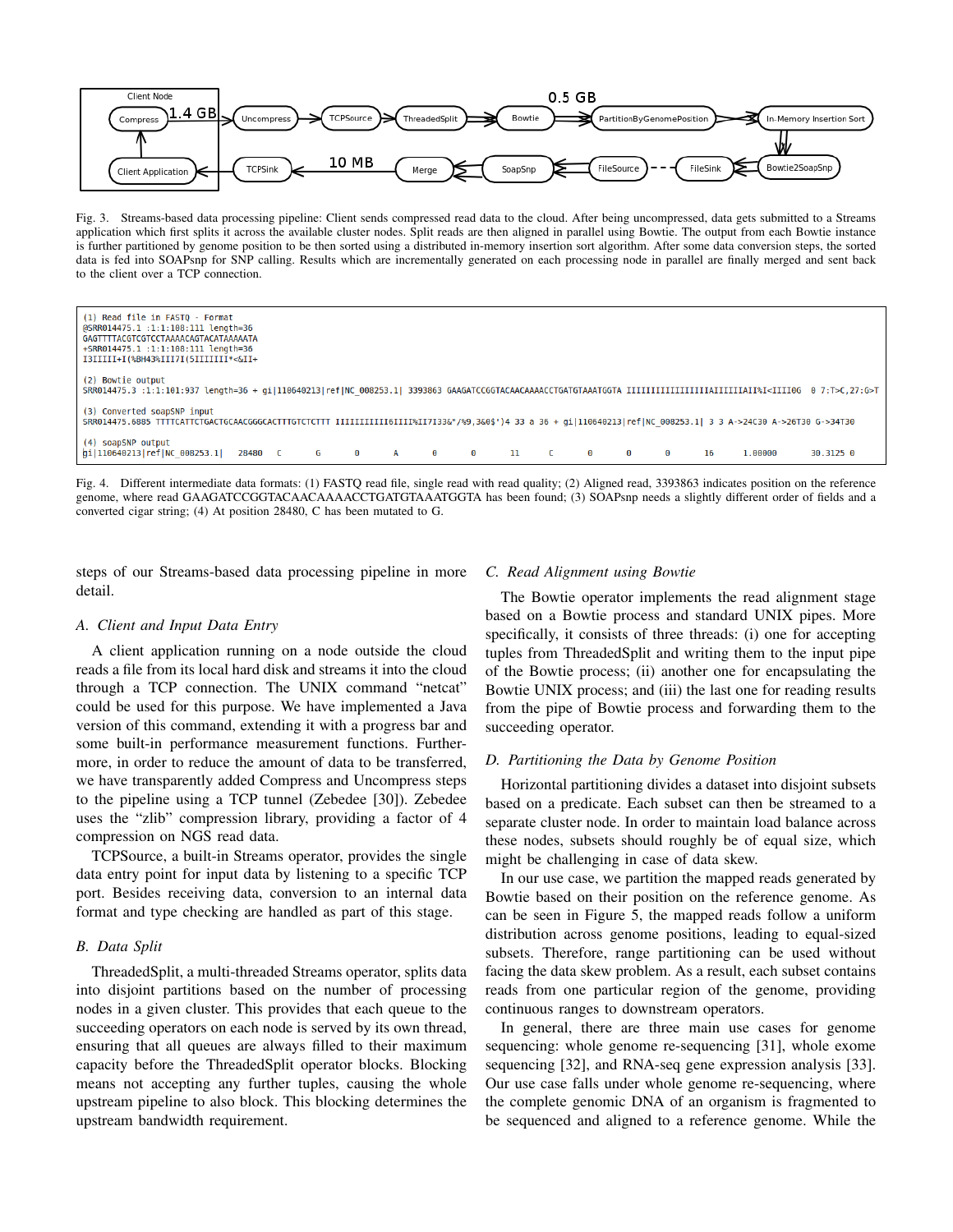

Fig. 5. Reads across genome positions are uniformly distributed.

two other use cases sequence genes slightly differently, in all of these use cases, the read distribution among the reference genome is either known or can be derived in advance based on gene annotations. Therefore, data can be easily divided into even-size partitions based on genome positions.

#### *E. In-memory Insertion Sort*

After aligned read data is partitioned by genome positions, each partition needs to be sorted in parallel. To achieve this, we use a distributed in-memory insertion sort, where we keep a list in heap memory of each node and insert tuples at their correct positions in this list as they arrive. The list itself is organized as a red-black tree [34] so that insertions and rebalancing thereafter can be handled in logarithmic time.

We now analyze our sorting algorithm more closely in terms of its complexity and memory requirements. For redblack trees, insertion time is within  $O(log(n))$  and tree rebalancing after insertions is within  $O(log(1))$ . As  $O(log(1)) \in$  $O(log(n))$ , the sorted insertion of each tuple into a list of size n is  $O(log(n))$ . Considering that our parallel sort algorithm operates over data (of size  $n$ ) partitioned across a cluster (of size s), insertion time of each tuple is  $O(log(\frac{n}{s}))$ . In Figure 6, we plot complexity for  $n \in 0.05500000$  and  $s \in$ 1..128. Starting from 16 nodes, complexity converges to 10. This means that for each sorted insertion, 10 accesses to the heap memory segment are done. Every EC2 instance of type m1.large comes with about 7 GB free main memory. Assuming a cluster of 128 nodes, this would give us nearly 1 TB of available memory for sorting. The sorted dataset in our use case is about 1 GB; but even for much larger datasets, we do not consider main memory usage as a potential limitation for NGS read data processing.

#### *F. SNP Detection using SOAPsnp*

Next, Bowtie's sorted output partitions must be processed in parallel for SNP detection. However, since Bowtie's output format is not compatible with the input format of SOAPsnp (illustrated in Figure 4), a conversion step is needed



Fig. 6. Already at small cluster sizes (16 nodes), sorting complexity converges to a small number (requiring 10 memory accesses per insertion).

(Bowtie2SOAPsnp in Figure 3). The conversion includes changing the positions of certain fields as well as expressing differently the information on how many and which letters are different between the reference and the read.

Since SOAPsnp is not capable of reading from standard UNIX pipes, input has to be provided as a file. For this, we have used extended versions of the built-in FileSink and FileSource operators in Streams.

#### *G. Output Data Delivery*

All output streams from the parallel SOAPsnp processes are merged at a single node to be sent back to the client over a TCP connection. At this stage, application-specific compression techniques (e.g., returning back only the positions of matched reads instead of the reads themselves) could be used to reduce the amount of output data transferred between the cloud and the client. In our use case, this was not a critical need, since the size of the output data was not that large.

#### V. EXPERIMENTS

#### *A. Experimental Setup*

Our experiments compare three alternative solutions to cloud-based DNA sequence analysis, all of which use Bowtie for read alignment and SOAPsnp for SNP detection:

- a trivial (standalone) solution that is based on standard UNIX commands,
- the Hadoop-based Crossbow solution, and
- our stream-as-you-go solution that is based on the idea of incremental processing using a stream processing engine (IBM InfoSphere Streams).

In all of the experiments, we measure the total processing time in minutes, as the number of Amazon EC2 nodes (m1.large) is exponentially varied between 1 and 16. Each EC2 instance provides 7.5 GB of main memory and 2 virtual CPU cores equivalent to four 1.2 GHz Xeon processors.

As our dataset, we have used the "E. Coli Small Example" dataset provided at the Crossbow website [35]. The read file in this dataset is taken from an E. Coli experiment and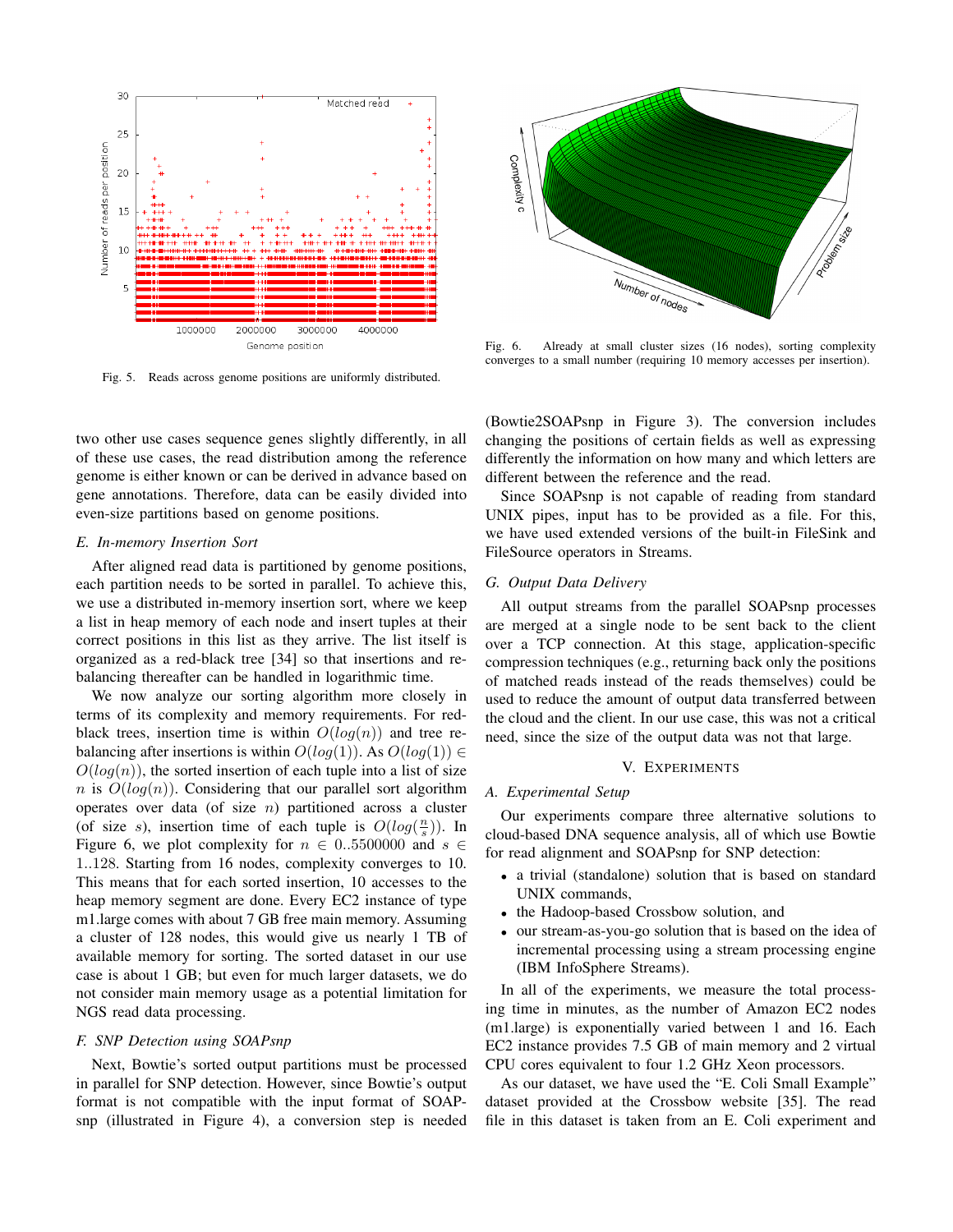

Fig. 7. The trivial solution.

Crossbow Upload Preprocess Bowtie processing time (minutes) SoapSNP 100 Postprocess Total  $10$ Tota  $\mathbf{1}$  $\overline{A}$ 6 8 10  $12$ 14 16 Number of EC2 nodes (m1.large)

Fig. 8. Crossbow.

contains 8922730 reads with a total size of 1.4 GB. The process aligns these reads against the E. Coli reference genome  $(NC_008253.1)$  containing 5594158 base pairs with a total size of 5.4 MB.

#### *B. Experimental Results*

The Trivial Solution. This solution is implemented based on standard UNIX commands *rsync, scp, split, cat, sort* as well as command line tools *bowtie* and *soapsnp*. Assuming the input read file is located on a local system, *rsync* is used to copy the data to a single cloud node. *rsync* provides online data compression, which helps us reduce the data transfer time. After the data transfer, the read file is split into  $n$  partitions using the UNIX command *split*, where n indicates cluster size. After the split, data partitions are transferred to the  $n$  cluster nodes using *scp*. In this case, *rsync* is not used, since within the cluster, compression is not necessary due to sufficient bandwidth (more than 200 MBit/s). Using the partitioned read data, *bowtie* is invoked in parallel on each cluster node. Bowtie results are then transferred to a single cloud node to be merged using *cat* and sorted using *sort*. After the sort, partitions are rebuilt using *split* which are then transferred to the cluster nodes. Since Bowtie output and SOAPsnp input are not completely compatible, we have used a custom-written Java program in order to convert between these two data formats in a parallel fashion. Subsequently, *soapsnp* has been invoked in parallel as well. After transferring the results of SOAPsnp to a single cloud node, we again use the *cat* command to merge all results to a single file, which is finally transferred back to the local client machine using *rsync*.

Figure 7 shows the total processing time for different stages of the trivial implementation as the number of cluster nodes is increased. In all cases, the times for initial data upload, the single-node sorting stage, and the SOAPsnp stage stay constant, whereas the times for Bowtie and the data format conversion step get reduced with increasing number of nodes, converging towards the upload time. Overall, the total processing time asymptotically converges towards the upload time.

Crossbow. This solution represents state of the art in MapReduce-based DNA sequence analysis in the cloud. In Crossbow, Bowtie is implemented as a mapper and SOAPsnp is implemented as a reducer using Hadoop streaming [36] allowing the usage of UNIX binaries for data processing. Furthermore, Crossbow makes heavy use of Hadoop's sorting facility, where Bowtie simply emits tuples which get sorted by the Hadoop framework. Sorted partitions of Bowtie output are fed into SOAPsnp reducers. Finally, data is merged into a single file via a postprocessing step.

Figure 8 shows the total processing time for different stages of the Crossbow workflow as the number of cluster nodes is increased. Like in the trivial solution, there is a constant upload latency. In addition, there is a constant latency for the preprocessing step, which is higher. This non-parallelized preprocessing step dominates the total processing time as the cluster grows, constituting a significant bottleneck. Otherwise, processing times for the rest of the stages decrease as more nodes are added. It is interesting to observe that SOAPsnp in Crossbow needs significantly more time than that of the trivial solution, which we believe is because the reduce time in Hadoop also includes the times spent for hashing, partitioning, and sorting.

The Stream-as-you-go Solution. The main difference of this approach over the previous two is that data is transferred, accessed, and processed in small increments as it streams through the processing pipeline. We first discuss if the upstream bandwidth requirements of our experimental use case are feasible (i.e., are we in the "stream-as-you-go" quadrant of Figure 1?). Upstream bandwidth requirements can be estimated with the following function:  $f(n,t) = \frac{n*t}{4}$ , where *n* is the number of parallel processing nodes and  $t$  is the throughput of the slowest operator in the parallel pipeline. The factor of 4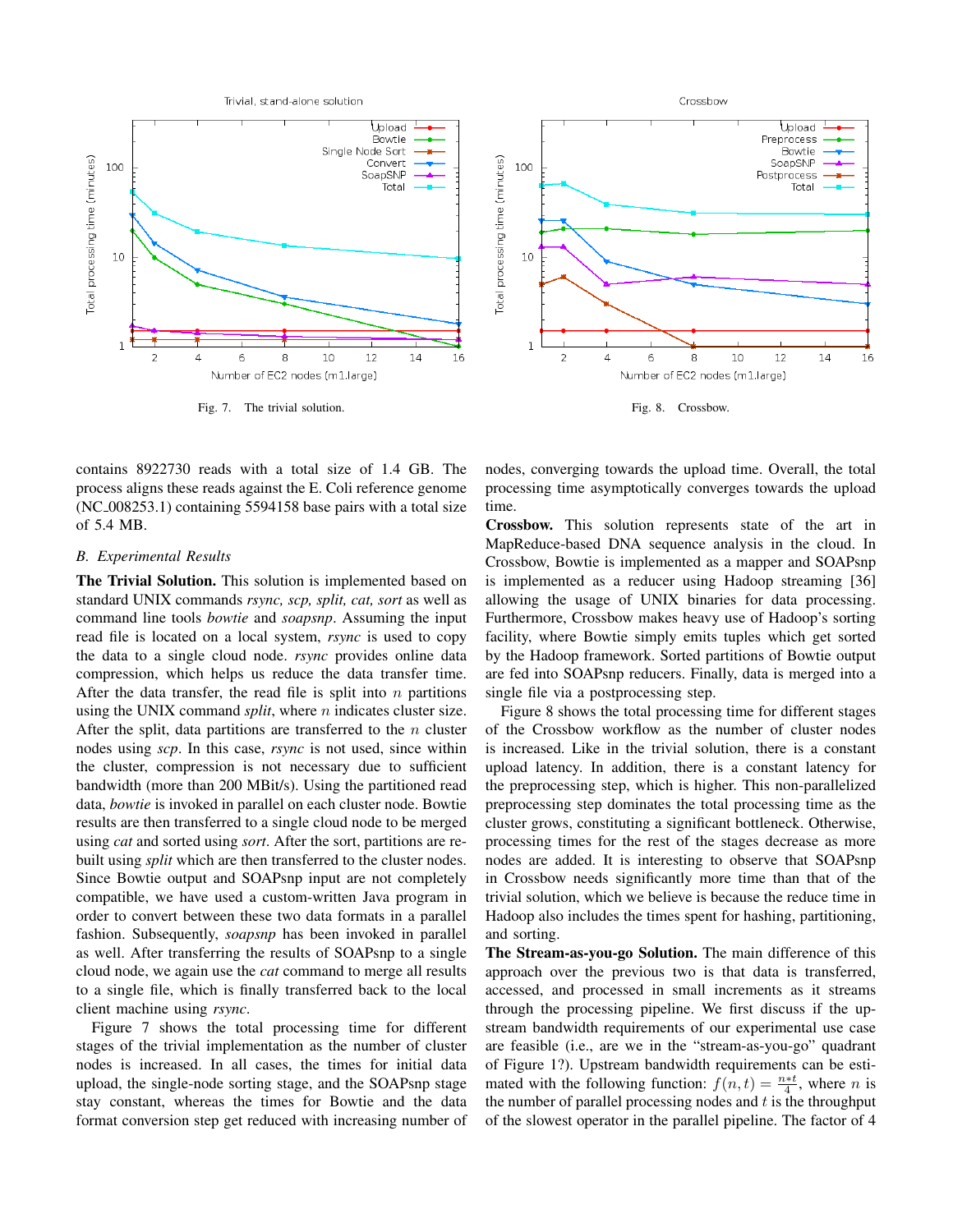Incremental, stream based solution using ETHZ's network

Comparing the total processing time between all solutions



Fig. 9. The stream-as-you-go solution.

Standalone Crossbow Incremental Solution processing time (minutes) 100 10 Total  $\mathbf{1}$ 2  $\overline{A}$ 6 8  $10$  $12$  $14$ 16 Number of EC2 nodes (m1.large)

Fig. 10. Summary of experimental results.

in the formula is due to the data compression achieved using Zebedee (Section IV). In our use case, Bowtie came out to be the slowest operator with 9.3 MBit/s throughput measured on a single m1.large EC2 instance, whereas SOAPsnp has a throughput of 41 MBit/s. Therefore, for a 16-node cluster, the upstream bandwidth requirement can be estimated as 37.2 MBit/s (i.e., 9.3 MBit/s divided by the compression factor 4 and multiplied by the number of nodes 16). As a result, although our university network has more than 80 MBit/s uplink capacity, we have limited it to 37.2 MBit/s in our experiments.

Figure 9 shows the total processing time for different stages of our stream-as-you-go implementation as the number of cluster nodes is increased. However, the graphs of this experiment should be interpreted differently than the previous graphs, since, due to the incremental processing model, different stages of the processing pipeline overlap in time. More specifically, each graph shows the time difference between the upload start time and the termination time of the process that belong to that stage of the pipeline (i.e., the graphs from bottom to top are cumulative). We see that the total processing time for all stages of the processing pipeline scales linearly with the size of the cluster. Although we do not suffer from the data transfer latency any more, the lower bound for total processing time is still determined by the total data transfer time in the network. Summary. Figure 10 summarizes the total processing time graphs of all three approaches on the same plot. As it can be clearly seen, our incremental stream-as-you-go approach achieves almost an order of magnitude reduction in processing time compared to the state of the art.

## VI. CONCLUSIONS AND FUTURE WORK

In this paper, we have proposed a stream-as-you-go approach to data- and compute-intensive cloud applications which can hide data transfer latencies while maintaining linear scalability. We have shown that re-implementing a MapReduce-based DNA sequence analysis application on a stream processing engine to provide incremental data processing capabilities can reduce the total processing time by almost an order of magnitude when deployed in a cloud-based environment. Furthermore, our incremental distributed sort implementation shows that even a stage of the data processing pipeline which require access to the whole data set can benefit from incrementality.

Future work includes adding fault tolerance support to our stream-based approach, an important feature that is also supported by the MapReduce-based alternatives. Moreover, we would like to further explore the stream-as-you-go idea in a way to provide a more generally applicable incremental processing framework than an application-specific one.

Acknowledgments. We would like to thank Tamer Özsu for his valuable input. This work has been supported in part by an IBM faculty award.

#### **REFERENCES**

- [1] G. H. Fernald, E. Capriotti, R. Daneshjou, K. J. Karczewski, and R. B. Altman, "Bioinformatics Challenges for Personalized Medicine," *Bioinformatics*, vol. 27, no. 13, 2011.
- [2] G. Graefe, "Query Evaluation Techniques for Large Databases," *ACM Computing Surveys*, vol. 25, no. 2, 1993.
- [3] R. Kienzler, R. Bruggmann, A. Ranganathan, and N. Tatbul, "Largescale DNA Sequence Analysis in the Cloud: A Stream-based Approach," in *Euro-Par 6th Workshop on Virtualization in High-Performance Cloud Computing (VHPC'11)*, August 2011.
- [4] B. Langmead, C. Trapnell, M. Pop, and S. Salzberg, "Ultrafast and Memory-efficient Alignment of Short DNA Sequences to the Human Genome," *Genome Biology*, vol. 10, no. 3, 2009.
- [5] R. Li, Y. Li, X. Fang, H. Yang, J. Wang, K. Kristiansen, and J. Wang, "SNP Detection for Massively Parallel Whole-genome Resequencing," *Genome Research*, vol. 19, no. 6, 2009.
- [6] S. M. Rumble, P. Lacroute, A. V. Dalca, M. Fiume, A. Sidow, and M. Brudno, "SHRiMP: Accurate Mapping of Short Color-space Reads," *PLoS Computational Biology*, vol. 5, no. 5, 2009.
- [7] B. Langmead, M. C. Schatz, J. Lin, M. Pop, and S. L. Salzberg, "Searching for SNPs with Cloud Computing," *Genome Biology*, vol. 10, no. 11, 2009.
- [8] "IBM InfoSphere Streams," http://www.ibm.com/software/data/infosphe re/streams/.